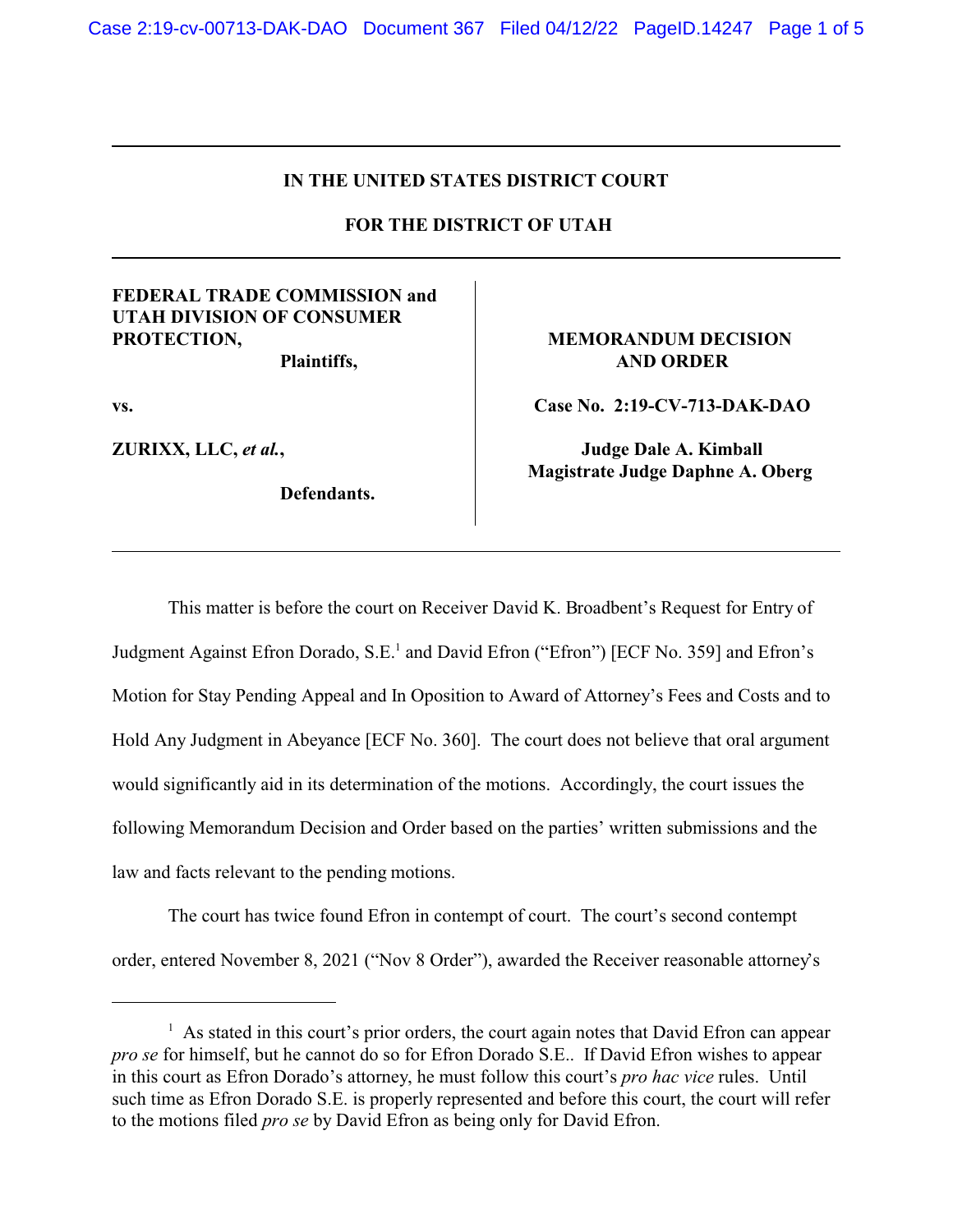fees and costs incurred in the contempt litigation and the unnecessary cases in Puerto Rico and directed the Receiver to file documents demonstrating those fees and costs within thirty days. Efron did not filed a motion to reconsider this Order. But nine days later, and prior to the date for the Receiver to submit his documents, Efron filed a Notice of Appeal of the court's Nov 8 Order.

Despite the Notice of Appeal, the Receiver timely filed his Statement of Fees and Costs Incurred Related to Contempt Orders Against Efron Dorado, S.E. and David Efron, on December 8, 2021. Efron did not file an opposition to the Statement of Fees and Costs. Accordingly, on December 27, 2021, the Receiver filed a Request to Submit on the attorney's fees and costs. On January 7, 2022, Magistrate Judge Oberg granted the unopposed attorney's fees and costs, finding them reasonable and related to the matters for which the fees and costs were awarded. Efron did not file an objection to Magistrate Judge Oberg's Order.

On January 19, 2022, the Receiver filed a Request for Entry of Judgment against Efron Dorado S.E. and David Efron, asking the court to enter a separate judgment under Federal Rule of Civil Procedure 58. Efron did not oppose the Receiver's Request for Entry of Judgment. However, a week later, Efron filed a Motion for Stay Pending Appeal and in Opposition to Award of Attorney's Fees and Costs and to Hold Any Judgment in Abeyance. The Receiver opposed Efron's motion, but Efron did not file a reply in support of his motion. The time for filing a reply, however, has passed. Therefore, the court considers the matter fully briefed.

Efron's opposition to the Receiver's statement of requested attorney's fees and costs is untimely. The court specifically awarded reasonable attorney's fees and costs in its Nov 8 Order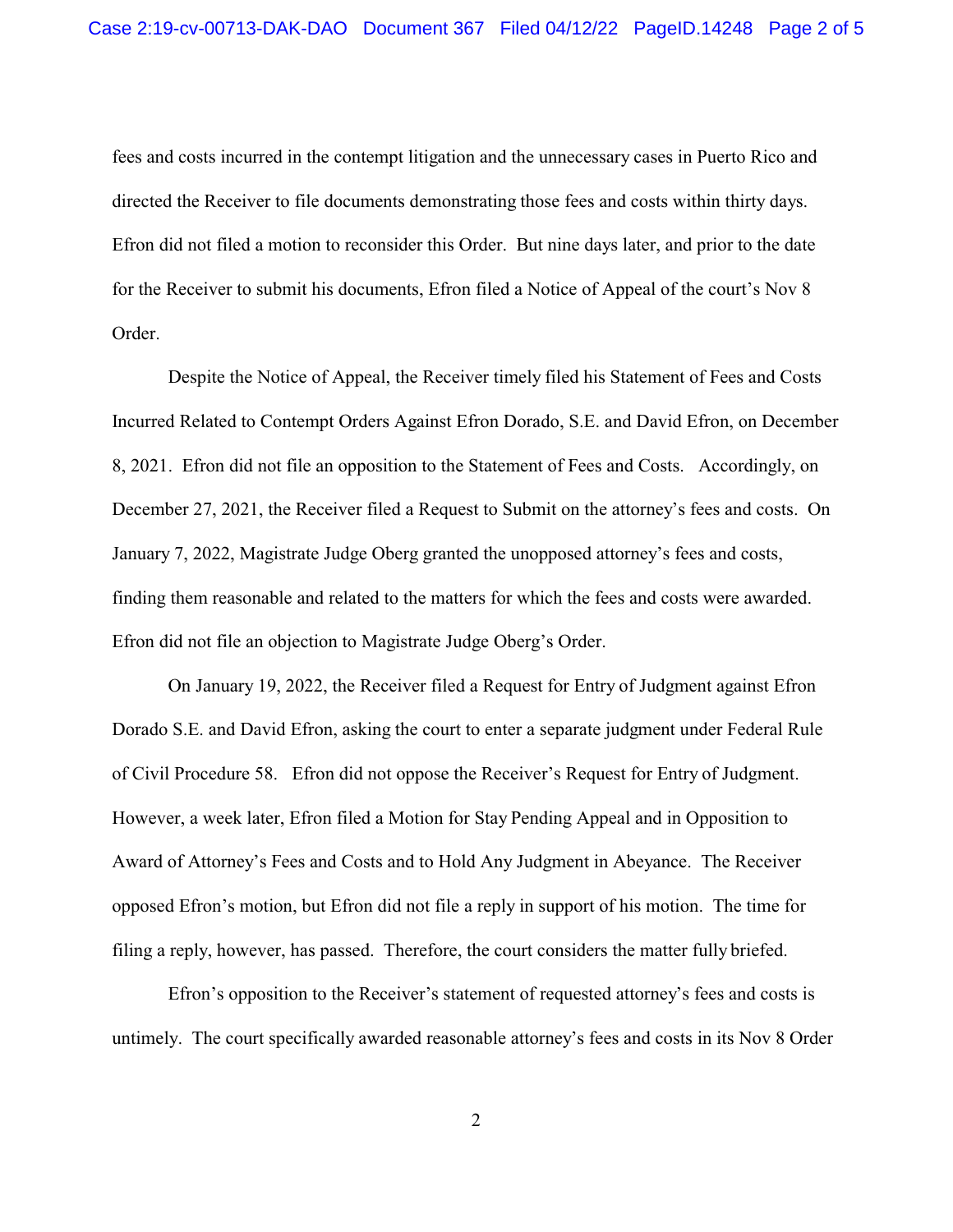and directed the Receiver to file the supporting documentation. Efron should not have been surprised when the Receiver followed the court's Order and submitted his statement of fees and costs. The Receiver was not filing a motion for attorney's fees under Rule 54, and it was not a premature filing as argued by Efron. The Receiver was merely complying with the court's Nov 8 Order. The deadline for Efron to object to the submitted fees and costs was December 22, 2021, fourteen days after the Receiver filed his statement of fees and costs. The Receiver did not file his Request to Submit the matter until December 27, 2021, and the court did not rule on the matter until January 7, 2022. Efron had ample opportunity to file an opposition to the requested fees and costs prior to the court's ruling.

 In addition, even though the fees and costs were not opposed, the Magistrate Judge reviewed the fees and costs and found them to be reasonable and related to the contempt. Efron did not timely object to the Magistrate Judge's January 7, 2022 Order. Efron had fourteen days from the date he received the Magistrate Judge's Order to file an objection, given that he receives electronic notice from the court. Therefore, even if the court were to construe his opposition to the award of attorney's fees as an objection to the Magistrate Judge's January 7, 2022 Order, his January 26, 2022 opposition was untimely.<sup>2</sup>

Efron claims that he thought the case was stayed, but he was not a party to the stay. The court's Nov 8 Order explained that the *AMG* issues in the rest of the case did not impact the

<sup>&</sup>lt;sup>2</sup> The court has reviewed *de novo* the Receiver's statement of fees and costs and agrees with the Magistrate Judge that the fees and costs are reasonable and related to the contempt. Therefore, even if Efron's opposition to the award of attorney's fees and costs could be considered a timely objection, the court affirms the Magistrate Judge's January 7, 2022 Order as the Order of the court.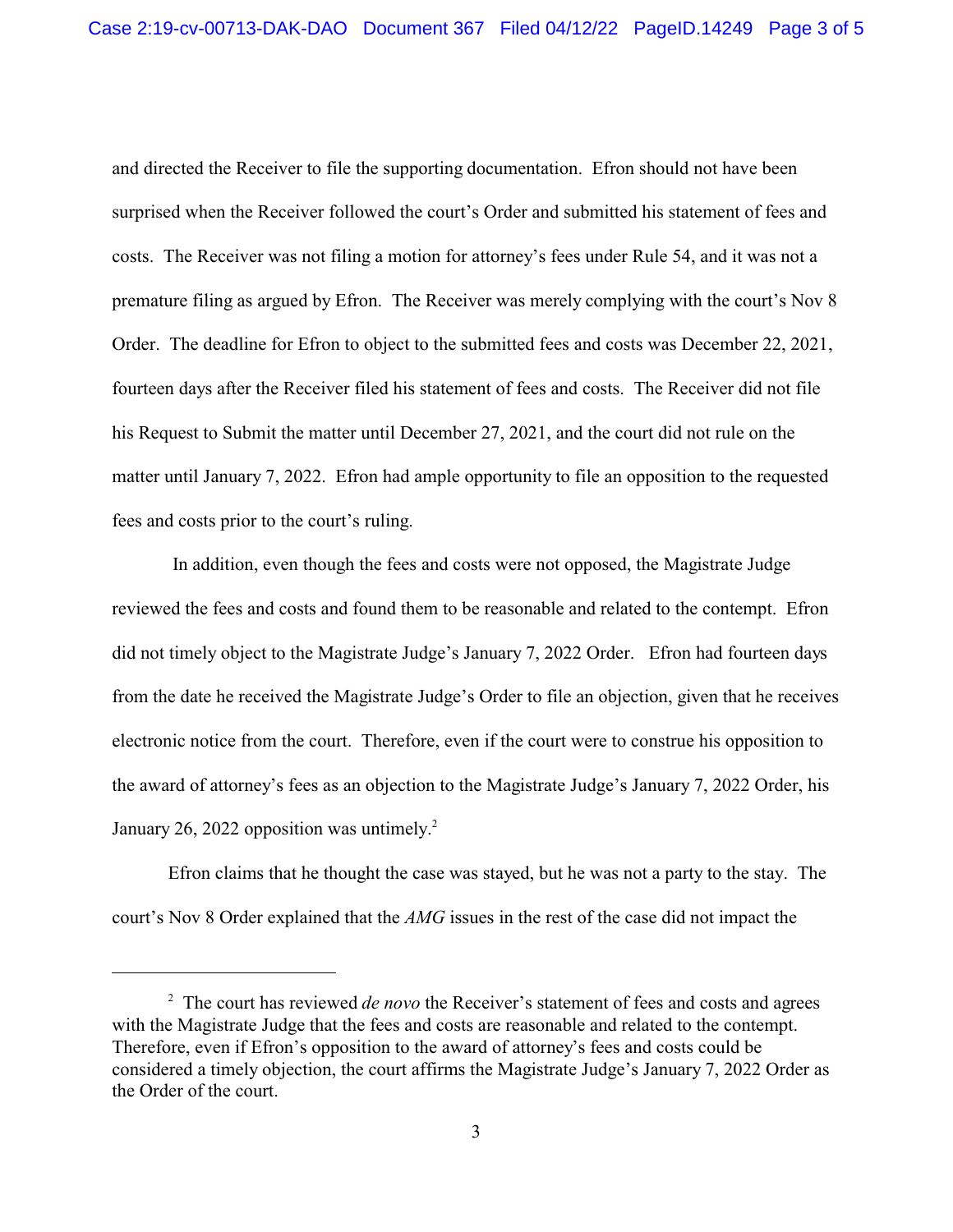Receiver's contempt motion against Efron and Efron Dorado. The contempt proceedings were not stayed. If Efron thought the contempt proceedings were stayed in connection with the rest of the case, he should have timely filed a response to the Receiver's December 27, 2021 Request to Submit or a timely objection to the Magistrate Judge's Order. He filed neither.

Furthermore, Efron's November 17, 2021 Notice of Appeal did not divest the court of jurisdiction to award the fees and costs the court granted in its Nov 8 Order. If a Notice of Appeal could divest the court's jurisdiction in this way, it would act as an automatic stay of a court's underlying order. The court had jurisdiction to award the specific fees and costs in its January 7, 2022 Order that it had generally granted in its prior Nov 8 Order.

Efron also asks the court to stay enforcement of the court's orders awarding attorney's fees and costs pending appeal. However, Efron does not address any of the required factors for a stay pending appeal. This alone is sufficient reason for denying the motion. Moreover, even if the court were to consider the factors, the court does not believe that Efron has a likelihood of success on appeal, and Efron has not suggested in any of his filings that he faces irreparable harm or that the Receiver does not face any harm. The award is only a monetary sanction, and Efron appears to have considerable means given that he has been able to engage in extensive litigation with the Receiver. Moreover, the Receiver expended considerable additional funds as a result of Efron's conduct, and those funds should be available for consumer redress in the underlying FTC enforcement action. Accordingly, the court denies Efron's request for a stay pending appeal.

Efron has not opposed the Receiver's request for a separate judgment under FRCP 58 for the award of fees and costs against Efron and Efron Dorado. The court sees no reason why the